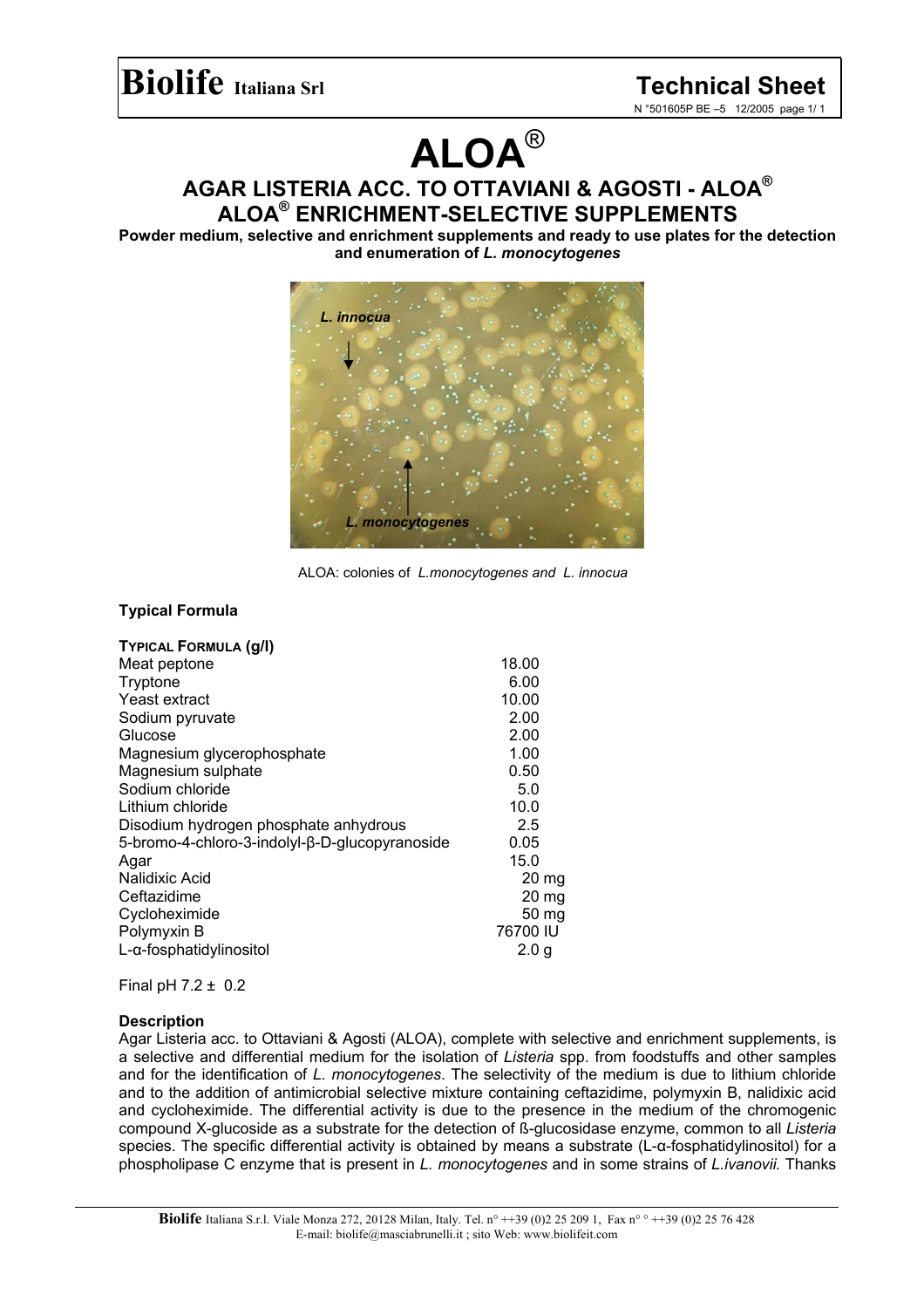to the combination of both substrates, it is possible to differentiate the colonies of *Listeria* spp., which grow with a green-blue colour, from the colonies of *L. monocytogenes,* which grow with a green- blue colour surrounded by an opaque halo.

Agar Listeria acc. to Ottaviani & Agosti (ALOA) allows to differentiate *L. monocytogenes* even in presence of a mixed flora, after incubation of 24 +/- 2 hours in an easy and reliable way, as well as direct streaking, or after enrichment in the usual selective liquid media.

ALOA has been testes by several authors in comparison with PALCAM and Oxford media (1,8,10,11,13) and with other chromogenic media (3,9). All these studies shown this medium to be superior to PALCAM and Oxford Media and to other available chromogenic media. ALOA medium has been validated as ready to use plates (1) and it is recommended by **ISO 11290-1 Amd.1:2004 and by ISO 11290-2 Amd.1:2004 (5a, 5b)** for the detection and enumeration of *L.monocytogenes* in foods and animal feeding stuffs.

## **Technique**

Agar Listeria acc. to Ottaviani & Agosti (ALOA) can be used according to the usual methods for the isolation of *L. monocytogenes* after 2 steps or 1 step enrichment. If 1 step enrichment procedure is chosen the following "rapid" method, validated by AFNOR, may be followed:

Inoculate the sample in Fraser Broth Half Concentration in a ratio of 1:10 (e.g. 25 g sample + 225 ml of enrichment broth). Incubate at 20°C for 18-24 hours. Transfer a loopful of enrichment broth to the surface of ALOA plates. Examine the plates after incubation at 37°C for 24 +/- 2 hours. Consider as *L. monocytogenes* the green-blue colonies surrounded by an opaque halo (typical colonies) confirmed with the rapid test Monocytogens ID Discs (cat. n° 193005) or other suitable confirmation tests. Consider as *Listeria* sp. non-*monocytogenes* the green- blue colonies without the opaque halo.

If no typical colonies are present after 24 h of incubation or if no growth occurs, re-incubate the plates for further 18-24 hours. If no typical colonies develop, the sample can be considered *L.monocytogens* free. If typical colonies grow in the second period of incubation confirm these colonies as described above.

The procedure recommended by ISO 11290 part 1 (detection) is the follow:

Make a 1:9 dilution of the sample in Fraser Broth Half Concentration (eg 25 g of sample + 225 ml of liquid medium). Incubate at 30°C for 24 hours.

Streak 0.1 ml aliquots of Fraser Broth Half Concentration onto a plate of ALOA medium and onto a second selective plating medium of choice. Incubate ALOA plates at 37°C for 24 ± 2 hours. Reincubate negative plates for a further  $24 \pm 2$  hours.

Subculture 0.1 ml Fraser Broth Half Concentration into 10 ml of Fraser Broth and incubate at 37°C for 24 hours. If no growth occurs incubate a further 24 hours.

Streak 0.1 ml aliquots of Fraser Broth onto a plate of ALOA medium and onto a second selective plating medium of choice. Incubate ALOA plates at  $37^{\circ}$ C for  $24 \pm 2$  hours. Reincubate negative plates for a further  $24 \pm 2$  hours.

Confirm the typical colonies as described into ISO standard.

The procedure recommended by ISO 11290 part 2 (enumeration) is the follow:

Make a 1:9 dilution of the sample in Fraser Broth Half Concentration or in Buffered Peptone Water (e.g. 25 g of sample + 225 ml of liquid medium). Incubate at 20°C for 1 hour.

Streak or spread 0.1 ml of resuscitated suspension onto a plate of ALOA medium and incubate at 37°C for 24  $\pm$  2 hours. Reincubate negative plates for a further 24  $\pm$  2 hours.

Confirm the typical colonies as described into ISO standard.

# **Storage**

Store at 2-8° - When stored as directed the plates remain stable until the expiry date shown on the label. Do not use beyond stated expiry date.

## **References**

1-Artault, S., Bind,J.L., Delaval,Y., Dureuil, N., Gaillard, N. (2000) AFNOR Validation of the ALOA method for the detection *of Listeria monocytogenes* in foodstuffs. Colloque de la Societé Francaise de Microbiologie, Paris, 19-20 Octobre, 2000.

2-Bauwens L. Vercammen F. Hertsens A. (2003) Detection of Listeria spp. In zoo animal faeces: use of immunomagnetic separation and a chromogenic medium Vet. Microbiol. 91, 115-123

3-Beumer, L.L. (2001) Horizontal method for the detection of *Listeria monocytogenes* ISO 11290-1. Change of Isolation Media. Wageningen University, The Nederlands.

4-Flamini, L., Rossi, I. Pondini, F. (1999) Conteggio rapido di *Listeria monocytogens* per inclusione in terreno selettivo e differenziale (ALOA). Industrie Alimentari, XXXVIII, febbraio, 127.